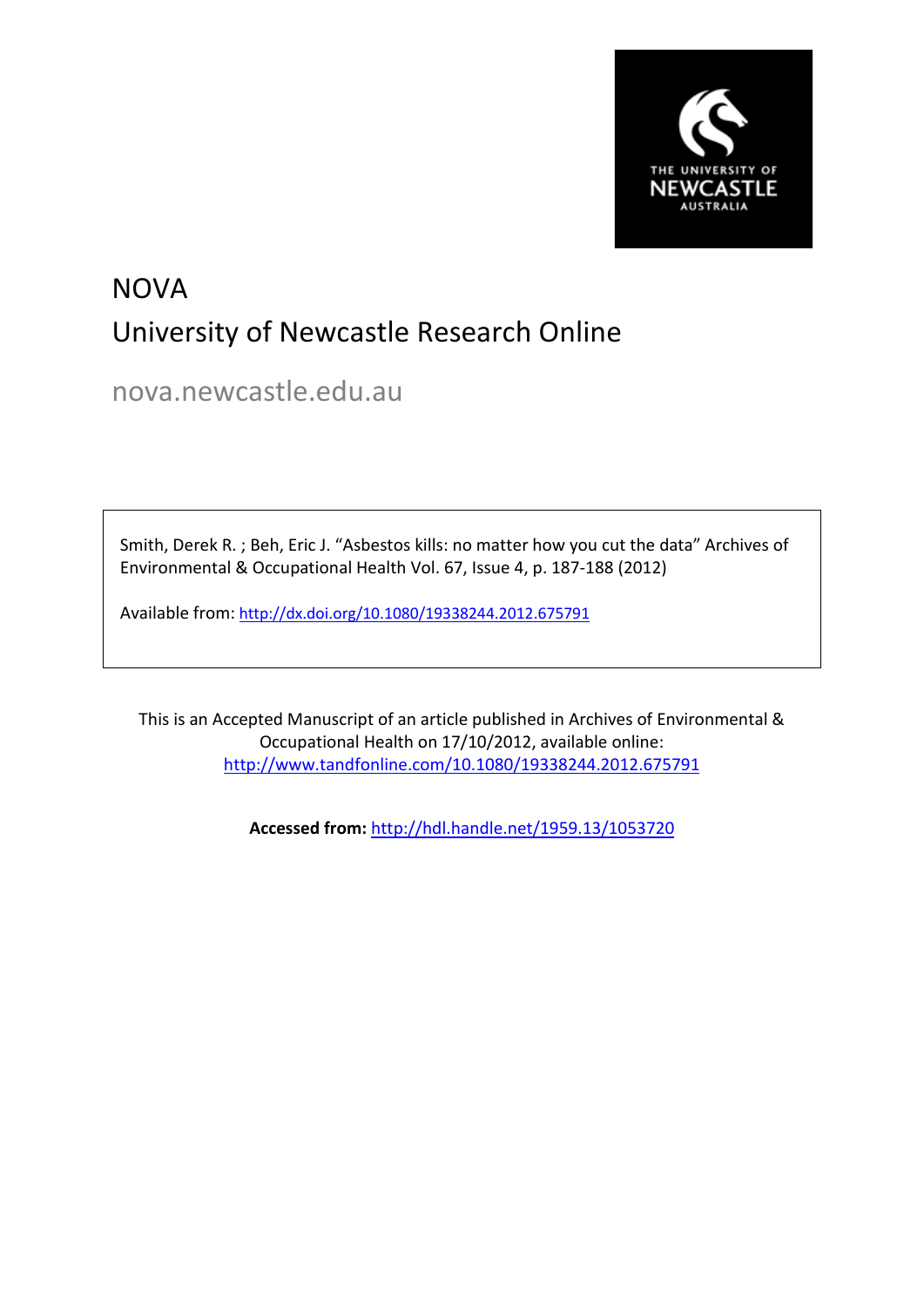## **Asbestos kills – no matter how you cut the data**

Asbestos is a term referring to six naturally occurring silicate materials used commercially for their intrinsic properties of high tensile strength, heat and fire resistance, as well as acoustic and thermal insulation. The English name is derived from a Greek term meaning 'inextinguishable'. <sup>1</sup> Aside from its fire retardant properties, humans also discovered early on that asbestos fibres were strong enough to be woven - such that the traditional Chinese character for asbestos 石棉 actually means 'stone cotton'. Asbestos fibres occur in two natural configurations, amphibole and serpentine, with a derivative of the latter (chrysotile), accounting for around 95% of all asbestos used around the world. $2$  Being more flexible than the amphibole forms, chrysotile asbestos was the most commonly used variant throughout the  $20<sup>th</sup>$  Century - often as asbestos cement roofing, wall sheeting, water storage tanks and brake pads. Chrysotile mining began in Quebec, Canada, in the late  $1870s$ , $3$  and by the 1980s, consumption of asbestos products in the United States alone, had exceeded half a million tons per vear.<sup>4</sup>

The inhalation of asbestos fibres causes several diseases including asbestosis, lung cancer and malignant mesothelioma.<sup>1, 5, 6</sup> The first medical presentation was recorded in the United Kingdom during the late 1890s, with the first case report of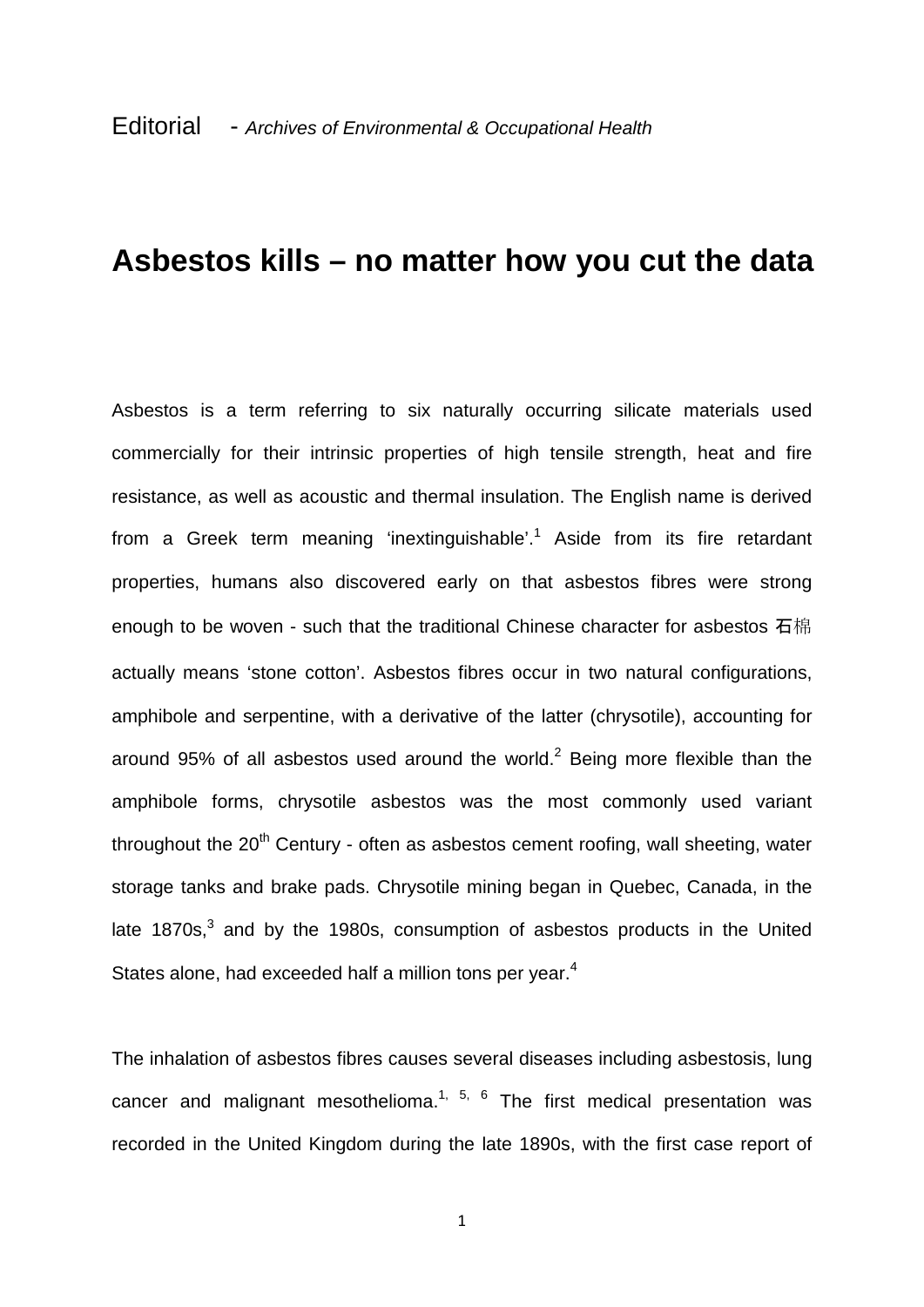asbestos-related disease being published in a medical journal in  $1924$ .<sup>7</sup> As anatomical knowledge increased during the early  $20<sup>th</sup>$  Century, scientific understanding of the intricate aspects of lung function had also progressed, in particular, a greater awareness of the human pleura - albeit that malignancies of the pleura, known as mesothelioma, were rarely seen in medical practice at that time. $^8$ By 1935 further evidence of the dangers of asbestos exposure had begun to emerge when another watershed report was published in the medical literature - this time an unusual case of lung carcinoma and asbestosis.<sup>9</sup> Continual advances in diagnostic technologies throughout the  $20<sup>th</sup>$  Century, especially x-rays, helped facilitate more effective diagnosis of lung diseases with visible radiographic opacities, including asbestosis. By the 1950s in the US, more and more of these cases began to be seen in clinical practice.<sup>4</sup>

One such clinic was run by a middle-aged chest physician named Irving J. Selikoff (1915-1992), who had earlier made a name for himself in research by receiving the American *Lasker Award* in 1955 for his clinical trials of Isoniazid as a treatment for tuberculosis.<sup>10</sup> As a result, Selikoff was sophisticated in the ways of pulmonary medicine and well understood the intricacies of lung disease. When he opened a lung clinic in New Jersey during the late 1950s, Selikoff began to encounter a series of unusual illnesses among workers from a local asbestos plant.<sup>11</sup> This eventually led to a study involving around 1200 insulation workers in metropolitan New York, including clinical examinations to establish a diagnosis of asbestosis, as well as information on occupational exposure to asbestos for each individual. One of the most striking early observations was that workers who had been exposed to asbestos for less than 20 years displayed normal chest films. Among those who had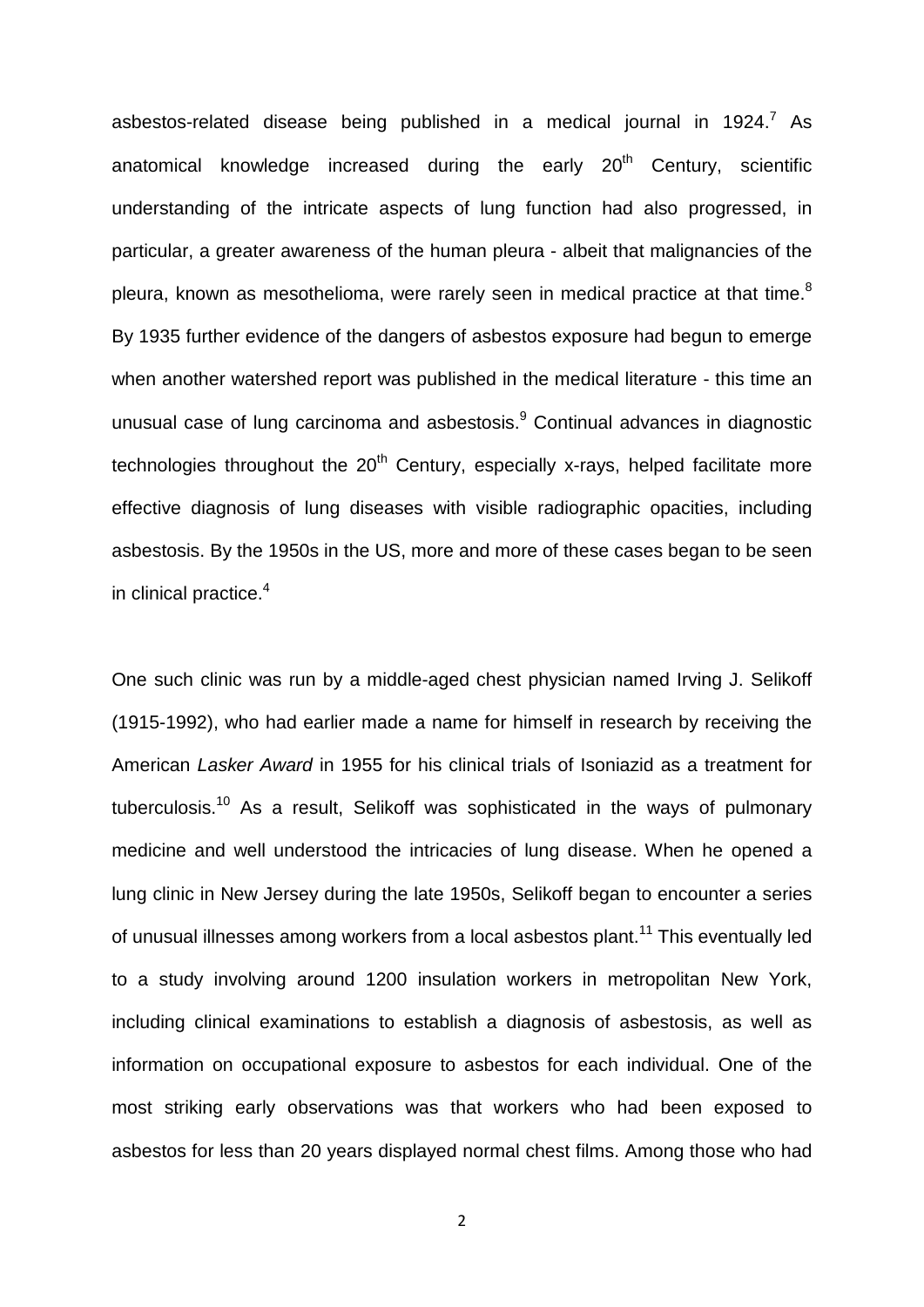been exposed to asbestos for 20 years or more, most chest x-rays were *abnormal*, and in many cases, extensively so. This 20-year time lag between exposure and disease eventually became known as the '20 year rule'.<sup>4</sup>

Asbestos now ranks among the most heavily studied *Environmental and Occupational Health* (EOH) hazards of human history,<sup>12</sup> with Selikoff being one of the worlds' most influential asbestos researchers of the  $20<sup>th</sup>$  Century.<sup>11, 13, 14</sup> His aforementioned '20 year rule' was based on the analysis of data from a study of New York insulation workers originally published in the *Bulletin of the New York Academy of Medicine* in 1981. <sup>4</sup> We have previously explored Selikoff's pioneering asbestosis data in two earlier articles which examined odds ratios, relative risk and visual interpretation of statistical significance.<sup>15, 16</sup> Part 3 of our series, published in this issue of the *Archives of Environmental & Occupational Health* (AEOH),<sup>17</sup> applies a new statistical measure called the *Aggregate Association Index* (AAI) to Selikoff's published research data, in order to elucidate some additional aspects of his original findings.

Understanding the potential relationship between workplace exposure and whether an individual subsequently contracts disease represents one of the cornerstones of occupational epidemiology.<sup>18</sup> A number of different statistical techniques can be used to analyse these potential associations, such as the calculation of odds ratios, correlations or chi-squared statistics – many of which are undertaken using 2x2 (row and column) matrices.<sup>19</sup> Despite this fact, however, the collection of data is rarely straightforward in EOH, and in many practical situations, one may have knowledge of the row and column totals but have little or no information on the value of the cells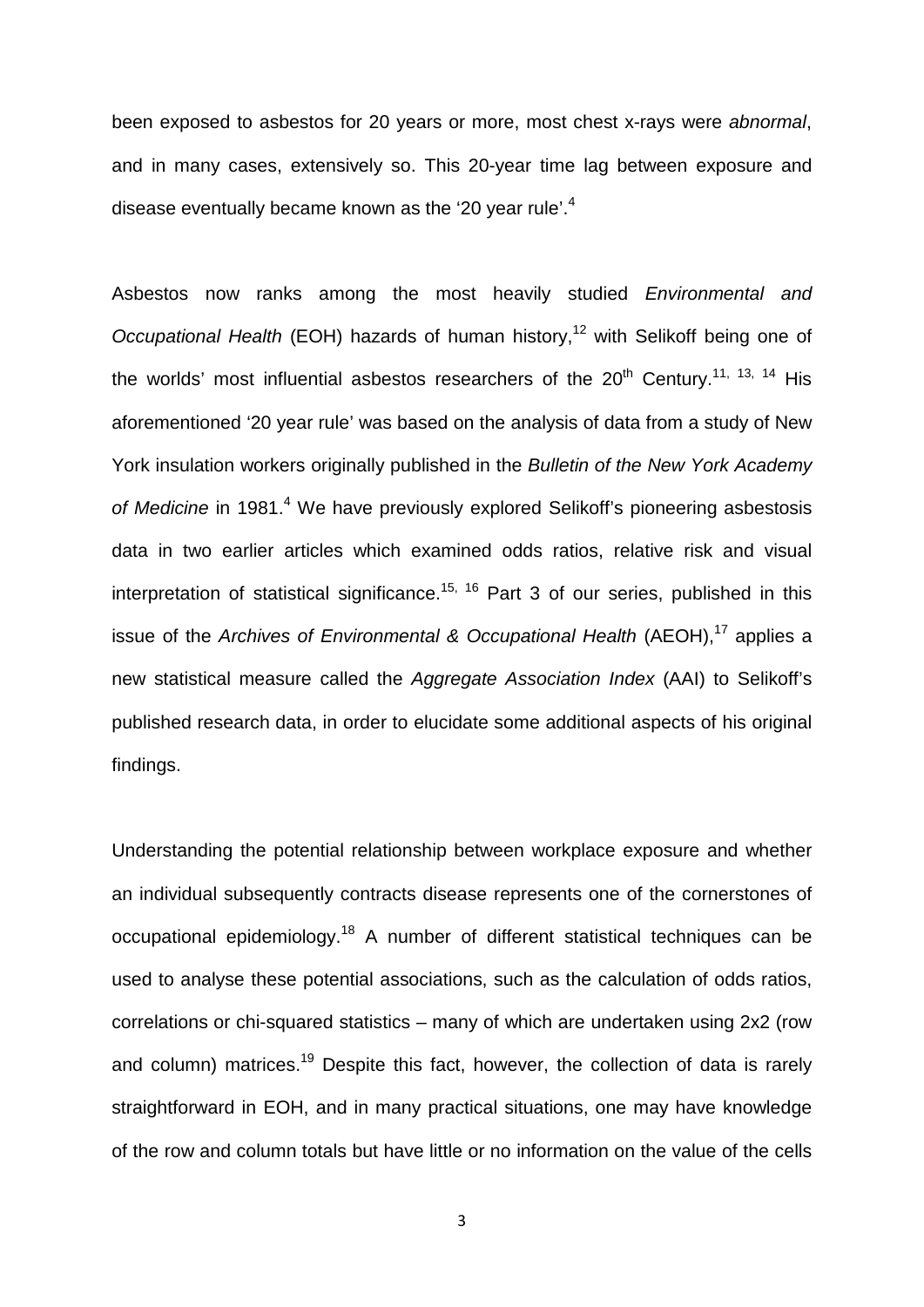themselves. This may be because such data were not recorded at the time the study was taken, the data that was collected may have been unreliable or incomplete; or simply because the data that one needs to undertake a thorough analysis were not made public for reasons of confidentiality. In such situations, an analysis of aggregate data can be very useful for deriving a meaningful result from previously 'incomplete' datasets.

In our paper published in this issue of the AEOH,<sup>17</sup> we have demonstrated the application of a new statistical measure, the AAI, which can help elucidate associations between variables when only aggregate data is available. To do so we reanalyse some data from a classic exposure-versus-risk study originally published by Irving Selikoff in the 1980s.<sup>4</sup> One of Selikoff's original key findings was that a worker exposed to asbestos for at least 20 years is more likely to be diagnosed with asbestosis when compared to a worker exposed for less than 20 years. In our current analysis, we have demonstrated that, when the cell values are known, the association between onset of exposure to asbestos and the diagnostic status of asbestosis is positive, thereby statistically confirming the significance of Selikoff's original postulate using modern techniques. Similarly, and somewhat pioneeringly, we have also demonstrated that even if these cell values were *not* known, the 20 year rule still holds true.

It is important to remember that our current finding is more than just a statistical curiosity. It can now be added to an existing body of knowledge all pointing in the same direction - that asbestos kills. Indeed, there are no non-hazardous forms of the material and all types are now proven human carcinogens.<sup>2</sup> Much has been made of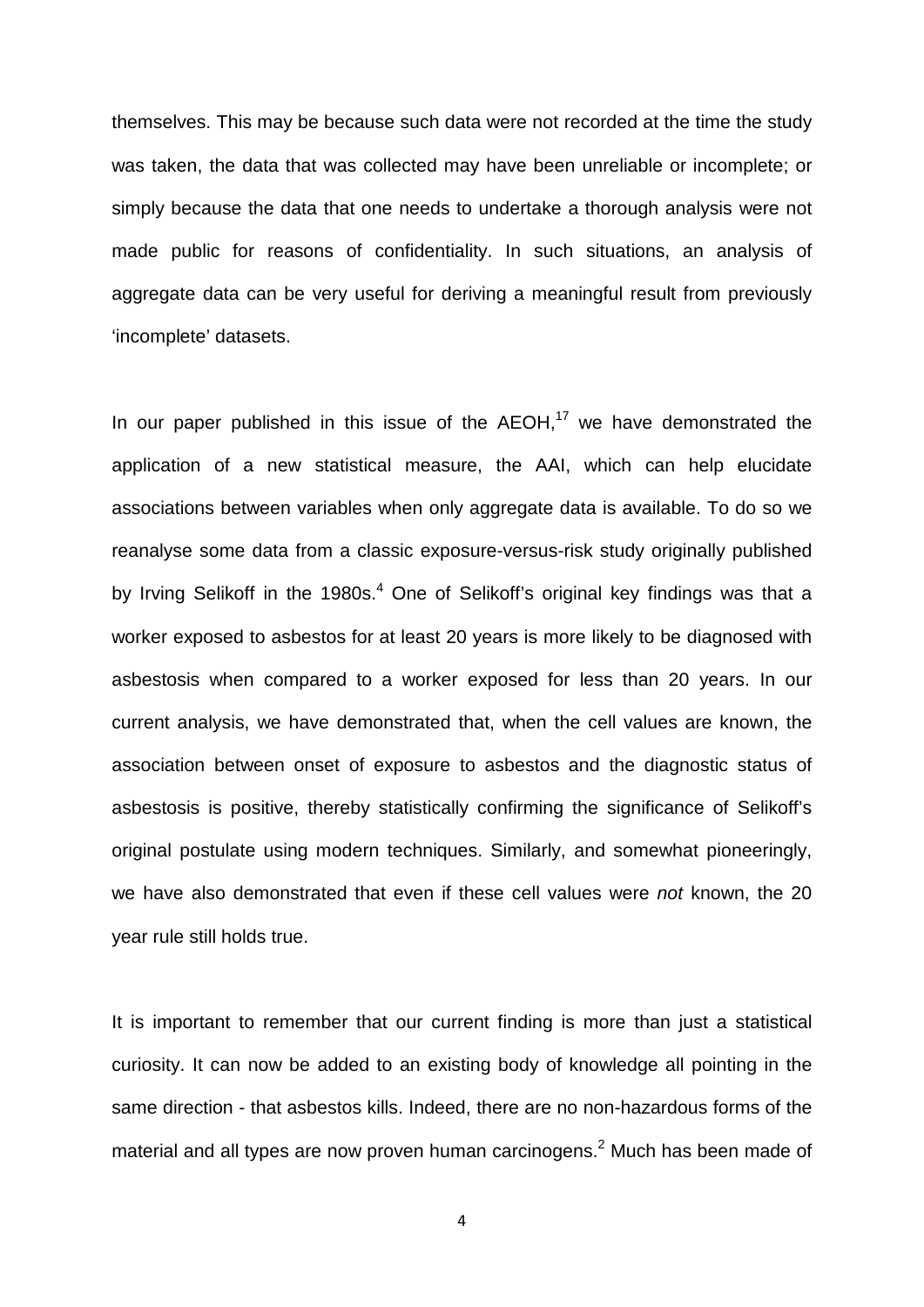the seemingly less-hazardous chrysotile type, even though it is also a proven human carcinogen and being 'less dangerous' than amphiboles hardly means safe.<sup>12</sup> Although asbestos has now lost its place in modern commerce to safer substitutes, the long lag-time between exposure and disease means that even in countries where its use is now banned, rates of asbestosis have continued to rise.<sup>6</sup> It is unfortunate that despite Selikoff's 20 year rule being proven again and again in theory as in practice, individuals continue to die.

Derek R. Smith, PhD.

Deputy Editor,

Archives of Environmental & Occupational Health

Eric J. Beh, PhD.

Faculty of Science and Technology,

University of Newcastle, Callaghan, Australia

## **References**

1. Jamrozik E, de Klerk N, Musk AW. Asbestos-related disease. *Intern Med J.* 2011;41:372-380.

2. Collegium Ramazzini. Asbestos is still with us: repeat call for a universal ban. *Arch Environ Occup Health.* 2010;65:121-6.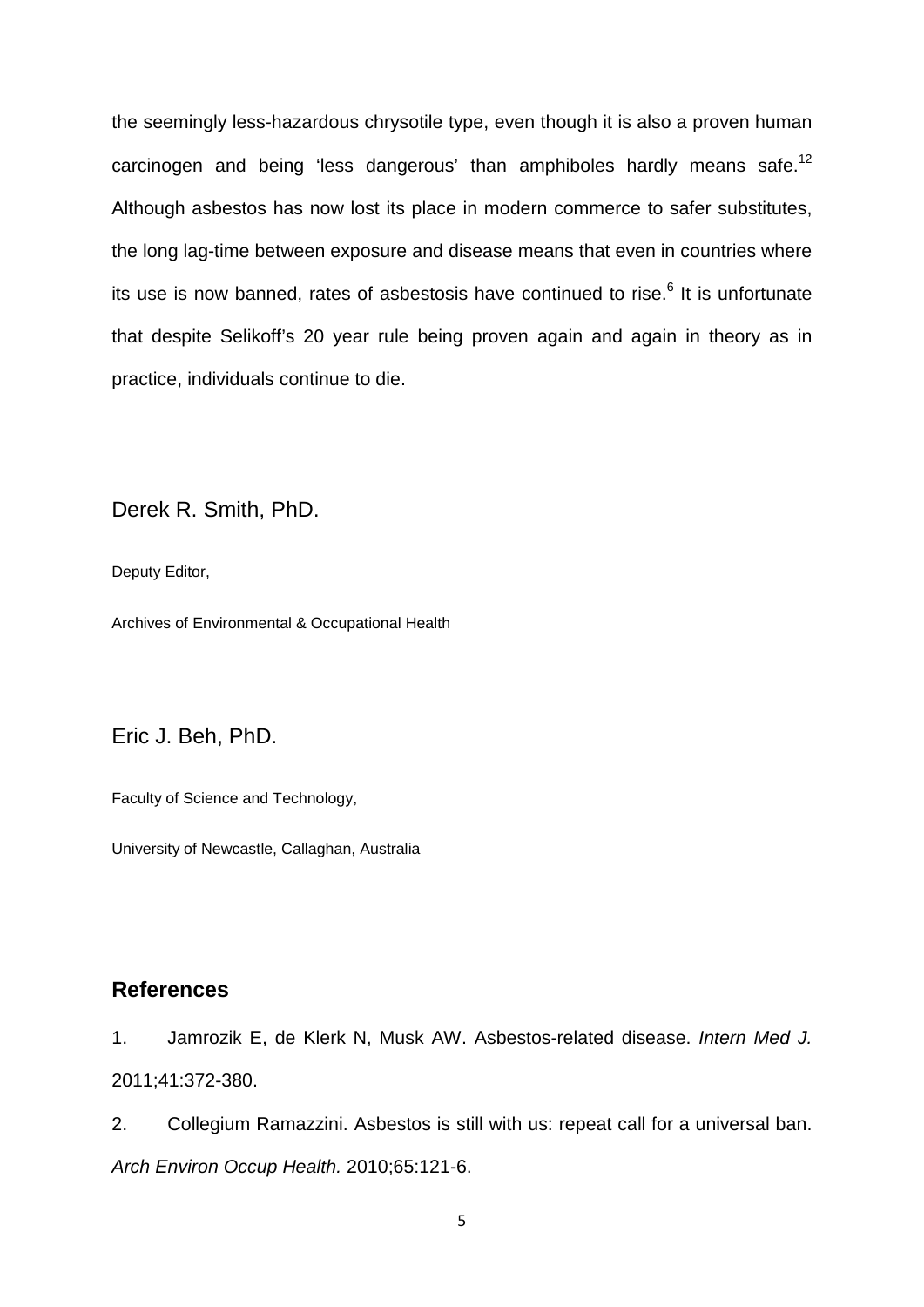3. Greenberg M. Biological effects of asbestos: New York Academy of Sciences 1964. *Am J Ind Med.* 2003;43:543-552.

4. Selikoff IJ. Household risks with inorganic fibers. *Bull N Y Acad Med.* 1981;57:947-61.

5. Diagnosis and initial management of nonmalignant diseases related to asbestos. *Am J Respir Crit Care Med.* 2004;170:691-715.

6. Smith DR, Leggat PA. 24 years of pneumoconiosis mortality surveillance in Australia. *J Occup Health.* 2006;48:309-13.

7. Cooke WE. Fibrosis of the lungs due to the inhalation of asbestos dust. *Br Med J.* 1924;2:147,140-2.

8. Smith DR, Beh EJ. Occupational epidemiology in the real world: Irving Selikoff, odds ratios, and asbestosis. *Arch Environ Occup Health.* 2011;66:63-64.

9. Lynch KM, Smith WA. Pulmonary asbestosis. III. Carcinoma of the lung in asbesto-silicosis. *Am J Cancer.* 1935;24:56.

10. *Lasker Foundation Website. Albert Lasker Clinical Medical Research Award, 1955*. Available online at: <http://www.laskerfoundation.org/awards/1955clinical.htm> (Accessed: 24 February 2012).

11. McCulloch J, Tweedale G. Science is not sufficient: Irving J. Selikoff and the asbestos tragedy. *New Solut.* 2007;17:293-310.

12. Guidotti TL. Why study asbestos? *Arch Environ Occup Health.* 2008;63:99- 100.

13. Landrigan PJ. In memoriam: Irving J. Selikoff, 1915-1992. *Am J Public Health.* 1993;83:609.

14. Nicholson WJ. Remembering Irving J. Selikoff. *Mt Sinai J Med.* 1994;61:500- 1.